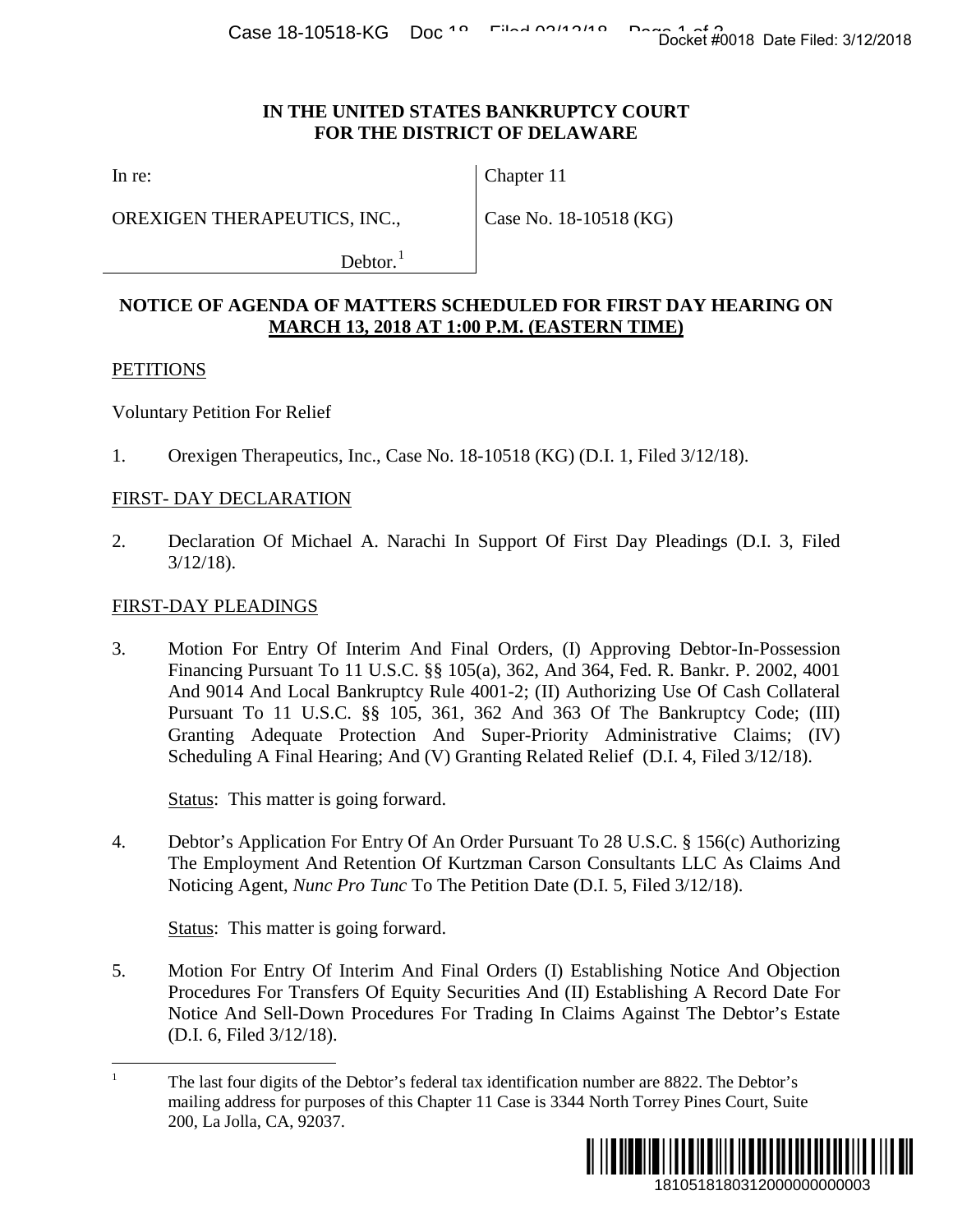Status: This matter is going forward.

6. Debtor's Motion For Entry Of Interim And Final Orders (A) Authorizing The Debtor To (I) Continue Its Cash Management Systems, (II) Honor Certain Related Prepetition Obligations, (III) Maintain Existing Business Forms, And (IV) Continue To Perform Intercompany Transactions, (B) Authorizing And Directing The Debtor's Banks To Honor All Related Payment Requests, (C) Granting Interim And Final Waivers Of The Debtor's Compliance With Section 345(b) Of The Bankruptcy Code, (D) Scheduling A Final Hearing, And (E) Granting Related Relief (D.I. 7, Filed 3/12/18).

Status: This matter is going forward.

7. Debtor's Motion For Interim And Final Orders Pursuant To 11 U.S.C. §§ 105(a), 363, 1107, And 1108 And Fed. R. Bankr. P. 6003 And 6004 Authorizing Debtor To (I) Honor Certain Prepetition Obligations To Customers And To Continue Customer Programs And (II) Pay Medicaid And Other Obligations (D.I. 8, Filed 3/12/18).

Status: This matter is going forward.

8. Motion Of The Debtor For Interim And Final Orders (I) Authorizing The Debtor To (A) Pay Prepetition Wages, Salaries, And Other Compensation (B) Pay Prepetition Payroll Taxes And Benefits And Continue Benefit Programs In The Ordinary Course, (II) Directing Banks To Honor Checks For Payment Of Prepetition Employee Payment And Program Obligations, And (III) Granting Related Relief (D.I. 9, Filed 3/12/18).

Status: This matter is going forward.

9. Debtor's Motion For Entry Of Interim And Final Orders (I) Authorizing The Debtor To Pay Certain Preparation Taxes And Regulatory Fees In The Ordinary Course Of Business And (II) Authorizing Banks And Financial Institutions to Honor And Process Checks And Transfers Related Thereto (D.I. 10, Filed 3/12/18).

Status: This matter is going forward.

10. Debtor's Motion For Entry Of Interim And Final Orders (I) Authorizing Debtor To (A) Continue Prepetition Insurance Program; (B) Pay Any Prepetition Premiums And Related Obligations; And (C) Renew Or Enter Into New Insurance Arrangements; And (II) Granting Related Relief (D.I. 11, Filed 3/12/18).

Status: This matter is going forward.

11. Debtor's Motion For Interim And Final Orders Authorizing Payment Of Prepetition Claims Of Certain Critical Vendors Pursuant To 11 U.S.C. §§ 105(a), 363(b), 364, 1107(a) And 1108 And Fed. R. Bankr. P. 6003 And 6004 (D.I. 12, Filed 3/12/18).

Status: This matter is going forward.